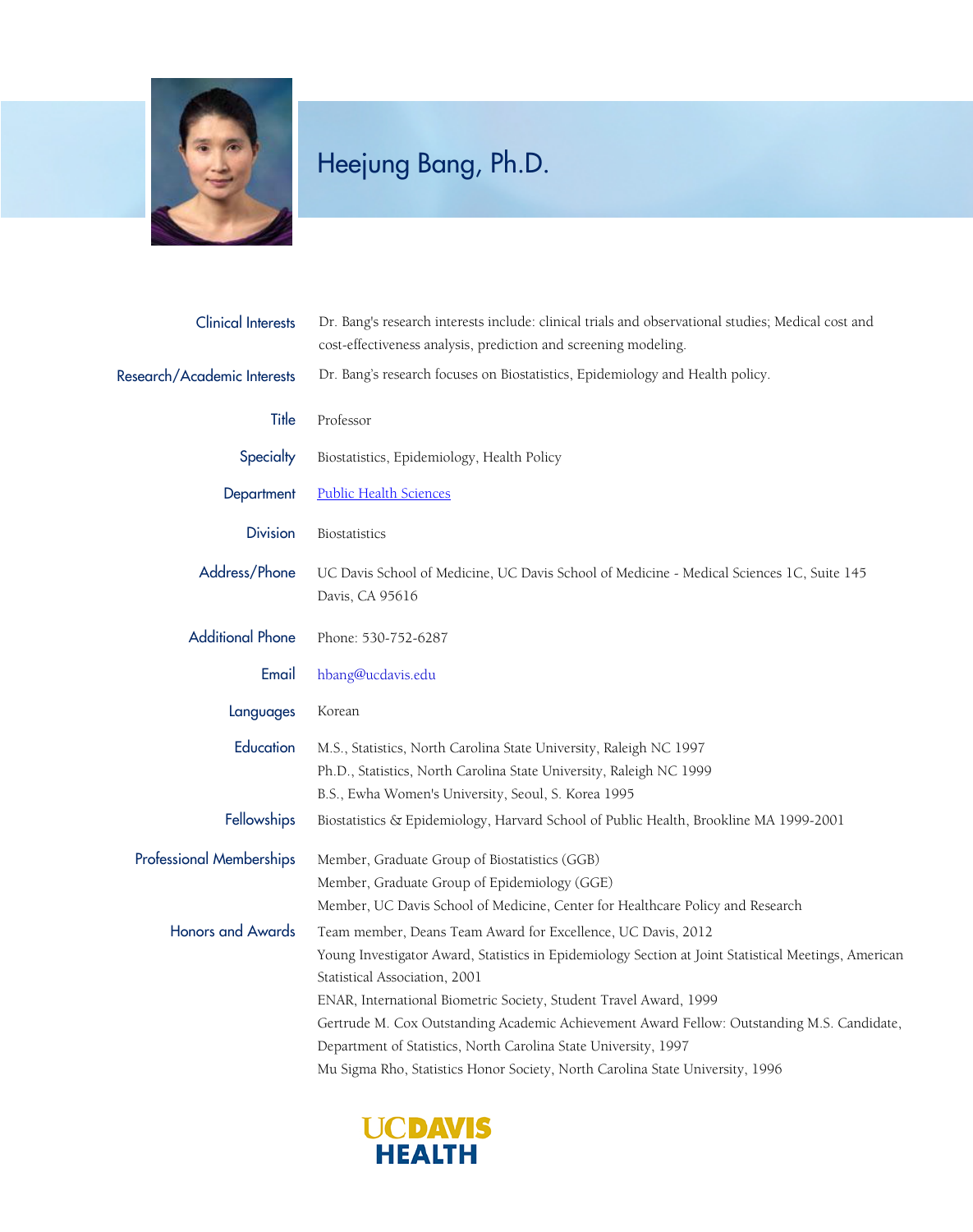

## Heejung Bang, Ph.D.

Select Recent Publications Oktay K, Marin L, Bedoschi G, Pacheco F, Sugishita Y, Kawahara T, Taylan E, Acosta C, Bang H. Ovarian transplantation with robotic surgery and a neovascularizing human extracellular matrix scaffold: a case series in comparison to meta-analytic data. Fertil Steril. 2022 Jan;117(1):181-192. doi:10.1016/j.fertnstert.2021.08.034. Epub 2021 Nov 17. PMID:34801235.

> Elder JW, Gu Z, Kim J, Moulin A, Bang H, Parikh A, May L. Assessing local California trends in emergency physician opioid prescriptions from 2012 to 2020: Experiences in a large academic health system. Am J Emerg Med. 2022 Jan;51:192-196. doi:10.1016/j.ajem.2021.10.029. Epub 2021 Oct 24. PMID:34763238.

> Meng L, Kwon K-S, Kim DJ, L Y-h, Kim J, Kshirsagar AV, Bang H. Performance of diabetes and kidney disease screening scores in contemporary US and Korean populations. Diabetes Metab J. 2021 Sep 9;:dmj.2021.0054. Online ahead of print. doi.org/10.4093/dmj.2021.0054.

Freed B, Williams B, Situ X, Landsman V, Kim J, Moroz A, Bang H, Park JJ. Blinding, sham, and treatment effects in randomized controlled trials for back pain in 2000-2019: A review and metaanalytic approach. Clin Trials. 2021 Jun;18(3):361-370. doi:10.1177/1740774520984870. Epub 2021 Jan 21. PMID:33478258.

Kim J, Park JJ, Bang H, Kolahi J. Blinding assessment: one step forward. Dental Hypotheses. 2021; 12(4):169-173. doi:10.4103/denthyp.denthyp\_99\_21.

Bang H. Biomarker Score in Risk Prediction: Beyond Scientific Evidence and Statistical Performance. Diabetes Metab J. 2020 Apr;44(2):245-247. doi:10.4093/dmj.2020.0073. PMID: 32347026.

Landsman V, Landsman D, Li CS, Bang H. Overdispersion models for correlated multinomial data: Applications to blinding assessment. Stat Med. 2019 Nov 10;38(25):4963-4976. doi:10.1002/sim. 8344. Epub 2019 Aug 28. PMID:31460677.